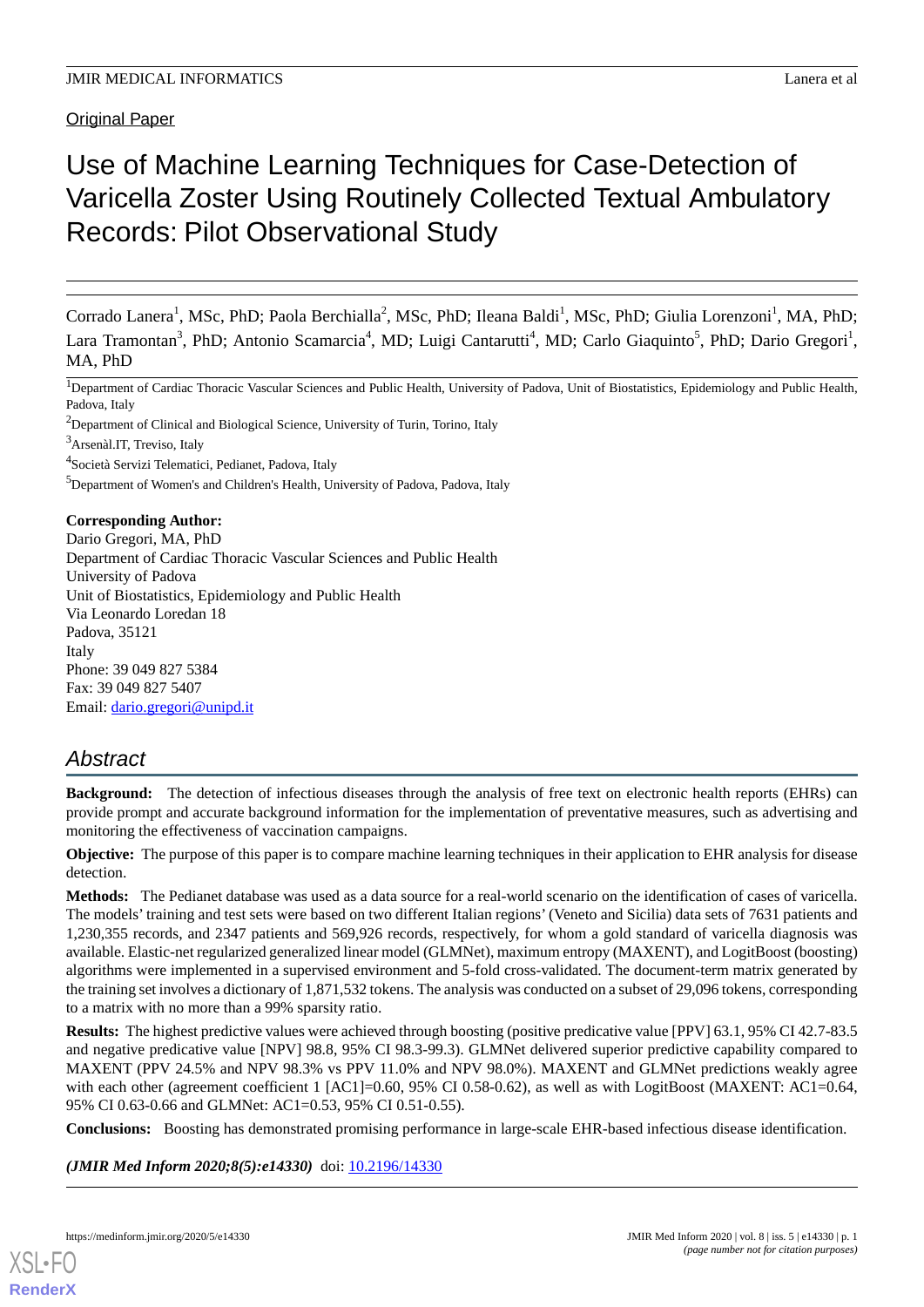# **KEYWORDS**

machine learning technique; text mining; electronic health report; varicella zoster; pediatric infectious disease

# *Introduction*

Improving the predictive capability of infectious disease detection at the population level is an important public health issue that can provide the background information necessary for the implementation of effective control strategies, such as advertising and monitoring the effectiveness of vaccination campaigns [\[1](#page-6-0)].

The need for fast, cost-effective, and accurate detection of infection rates has been widely investigated in recent literature [[2\]](#page-7-0). Particularly, the combination of increased electronic health report (EHR) implementation in primary care, the growing availability of digital information within the EHR, and the development of data mining techniques offer great promise for accelerating pediatric infectious disease research [\[3](#page-7-1)].

Although EHR data are collected prospectively in real time at the point of health care delivery, observational studies intended to retrospectively assess the impact of clinical decisions are likely the most common type of EHR-enabled research [\[3\]](#page-7-1).

Among the high-impact diseases, the prompt identification of varicella zoster viral infections is of key interest due to the debate around the need and cost-benefit dynamics of a mass-vaccination program for young children [[4](#page-7-2)[,5](#page-7-3)].

Challenges in this context arise from both the unique epidemiological characteristics of varicella zoster with respect to information extraction, such as age-specific consultation rates, seasonality, force of infection, hospitalization rates, and inpatient days [\[6](#page-7-4)], and from the way that medical records are organized, often in free-format and uncoded fields [[7\]](#page-7-5). A critical step is to transform this large amount of health care data into knowledge.

Data extraction from free text for disease detection at the individual level can be based on manual, in-depth examinations of individual medical records or, to contain costs and ensure time-tightening and control, by automatic coding. Machine learning techniques (MLTs) are the most commonly used approaches [[8](#page-7-6)] and show good overall performance [\[9](#page-7-7),[10\]](#page-7-8). Nevertheless, few indications are currently available on the most appropriate technique to use, and comparative evidence is still lacking on the performances of each available technique [[11\]](#page-7-9) in the field of pediatric infectious disease research.

In recent years, generalized linear model (GLM)-based techniques have been largely used for the text mining of EHRs, both as a technique of choice [[12\]](#page-7-10) and as a benchmark [\[13](#page-7-11)]. The

performance of GLMs, especially multinomial or in the simplest cases logistic regression, has been indicated as unsatisfactory [[14\]](#page-7-12) because they are prone to overfitting and are sensitive to outliers. Enhancements to GLMs have been proposed recently in the form of the lasso and elastic-net regularized GLM [\[15](#page-7-13)] (GLMNet), multinomial logistic regression (maximum entropy [MAXENT]), and the boosting approach implemented in the LogitBoost algorithm  $[16]$  $[16]$  to overcome the limitations of naïve GLMs. Nevertheless, to the best of our knowledge, no comparisons have been made among these techniques to determine to what extent improvements are needed.

The purpose of this study is to make comparisons among enhanced GLM techniques in the setting of automatic disease detection [\[17](#page-7-15)]. Particularly, these methods will be assessed on their ability of identifying cases of varicella from a large set of EHRs.

# *Methods*

# **Electronic Medical Record Database**

The Italian Pedianet database [[18\]](#page-7-16) collects anonymized clinical data from more than 300 pediatricians throughout the country. This database focuses on children 0-14 years of age [[19](#page-7-17)[-22](#page-7-18)] and records the reasons for accessing health care, diagnosis, and clinical details. The sources of those data are primary care records written in Italian, which are filled in by pediatricians with clinical details about diagnosis and prescriptions; they also contain details about the eventual hospitalization and specialist referrals.

For the purpose of this study, we were allowed to access only two subsets of the Pedianet database, corresponding to the data collected between 2004 and 2014 in the Italian regions of Veneto (northern Italy) and Sicilia (South Italy). Since the Veneto region data set was larger, it was considered for carrying out the training of the model. The data set of the Sicilia region provided an independent data set for testing the model. The main characteristics of the two data sets are reported in [Table 1.](#page-2-0) It is worth noting that the proportion of positive cases of varicella is different in the two databases. Interpreting differences in prevalence between regions is beyond the purpose of this study; nevertheless, given the smaller prevalence, there is an expected lower positive predictive value (PPV) and a higher negative predictive value (NPV) on the test set.

The Pedianet source data includes five different tables. In [Table](#page-2-1) [2,](#page-2-1) we report a short description of them.

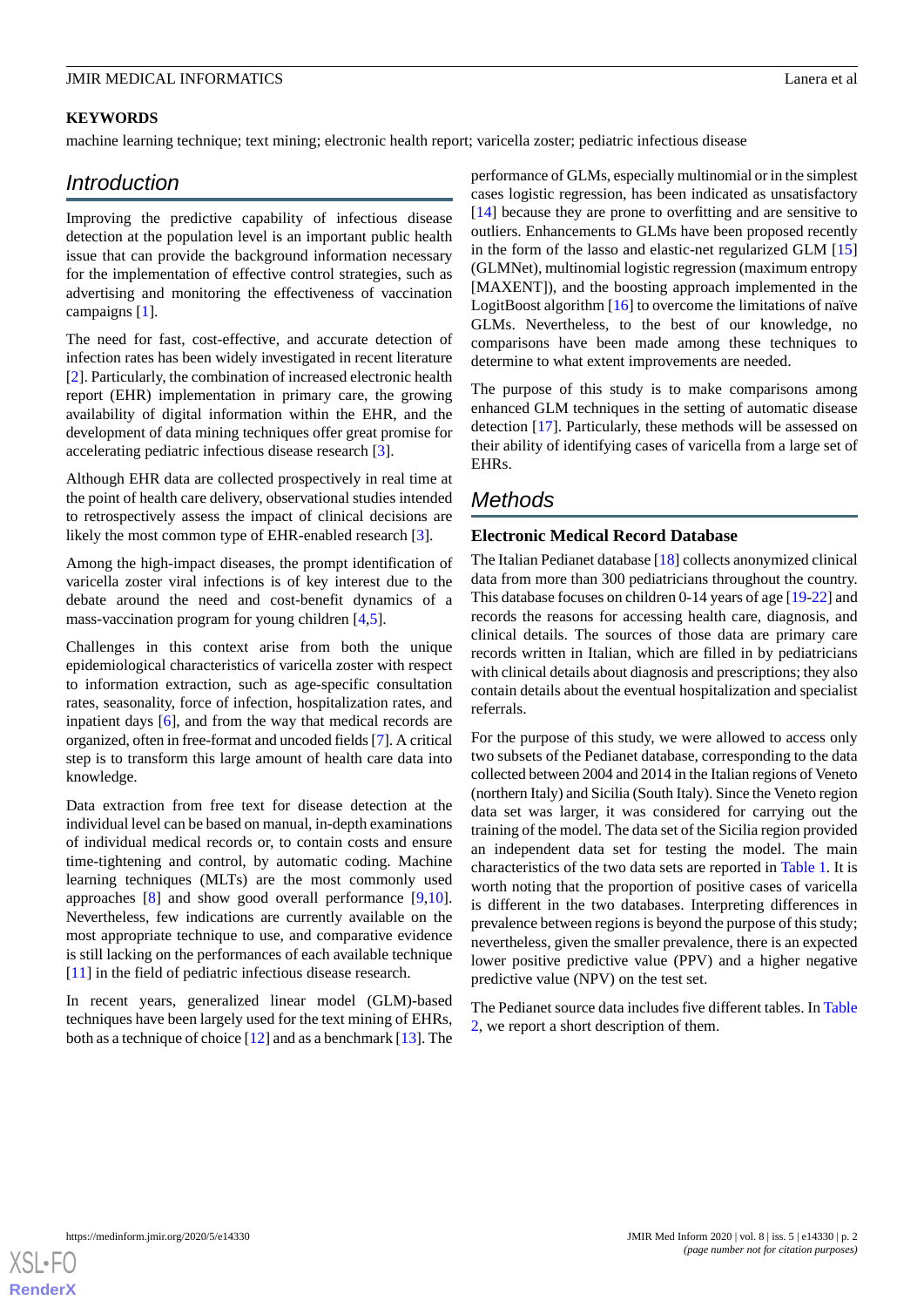<span id="page-2-0"></span>**Table 1.** Main characteristics used for the train (Veneto) and test (Sicilia) data sets.

| Characteristic             | Train                             | Test                              |
|----------------------------|-----------------------------------|-----------------------------------|
| Database                   | Pedianet                          | Pedianet                          |
| Language                   | Italian                           | Italian                           |
| Italian Region             | Veneto                            | Sicilia                           |
| Date span                  | January 2, 2004-December 31, 2014 | January 7, 2004-December 30, 2014 |
| Records, n                 | 1,230,355                         | 569,926                           |
| Children, n                | 7631                              | 2347                              |
| Pediatricians, n           | 46                                | 13                                |
| Positive cases, $n$ $(\%)$ | 3481 (45.6%)                      | $128(5.4\%)$                      |

<span id="page-2-1"></span>

| <b>Table 2.</b> Tables used from the Pedianet database. |  |  |
|---------------------------------------------------------|--|--|
|---------------------------------------------------------|--|--|

| Table topic         | Content                                                           | Type of data                     | Example                                                                                                                                                                       |
|---------------------|-------------------------------------------------------------------|----------------------------------|-------------------------------------------------------------------------------------------------------------------------------------------------------------------------------|
| Accessing           | Reasons for accessing the pediatrician and<br>diagnoses           | Free text (in-<br>cluding codes) | Ritardo di crescita <783.4>                                                                                                                                                   |
| <b>Diaries</b>      | Pediatrician's free-text diaries                                  | Free text                        | DIBASE OS GTT 10ML 10000UI/ML $n^{\circ}$ conf. 2\r\n per<br>Visita di controllo e di follow up $\r \ln \r \ln$                                                               |
| Hospitalizations    | Details on hospital admissions, diagnoses,<br>and length of stays | Free text                        | Divisione di pediatria<br>Tosse, difficolta' respiratoria e di alimentazione                                                                                                  |
| SOAP <sup>a</sup>   | Symptoms, objectivity, diagnosis, or pre-<br>scriptions           | Free text (in-<br>cluding codes) | $SOAP^b$ : "P".<br>$\bullet$<br>SOAP_code: "77469",<br><i>SOAP text:</i> "visita otorinolaringoiatrica<89.7>"                                                                 |
| Specialistic visits | Visit type and its diagnosis                                      | Free text includ-<br>ing (codes) | codice visitaSP: "89.01",<br>$\bullet$<br><i>visita:</i> "ecografia anche sec. Graaf per screening",<br>$\bullet$<br><i>diagnosi</i> : "problemi della vista <v41.0>"</v41.0> |

<sup>a</sup>SOAP: symptoms, objectivity, diagnosis, or prescriptions.

<sup>b</sup>For tables with multiple fields, field names are reported in italics.

All the tables can be linked at the individual level (ie, each row of all the tables contains the fields for reporting information on dates, the assisting pediatrician's anonymous identifier, and the patients' anonymous identifier, which constitutes the linking key).

# **Case Definition**

The case definition comes directly from the gold standard provided, and the training set for machine learning was created using those dichotomous labels (ie, 0=noncase, that is not a varicella case; and 1=case, that is a varicella case).

### **Training and Test Sets for Machine Learning**

Linking by patient ID, pediatrician ID, and reporting date, we merged the five tables into a single table consisting of several entries, each of which represents a visit or evaluation of a patient carried out by a pediatrician on a specific day. At this step, the information (excluding patient ID, pediatrician ID, and reporting date) is contained in 15 columns containing free text mixed with coded text, which was considered by us as free text as well. Finally, all remaining columns of the table were merged into a single corpus (ie, a body of text). This process was applied to train the models on 1,230,355 entries (database of the Veneto

[XSL](http://www.w3.org/Style/XSL)•FO **[RenderX](http://www.renderx.com/)**

region) and to test them on 569,926 entries (database of the Sicily region) separately.

### **Preprocessing**

Text analysis by a computer program is possible only after establishing a way to convert text (ie, readable to humans) into numbers (ie, readable to computers). This process is called preprocessing, and it is the first [[23\]](#page-7-19) and probably the most important step in data mining [\[24](#page-7-20)]. To process the corpus of Pedianet EHRs included in the training set, we used the following strategy. First, we converted all fields in a text type; lowered the content; and cleared it of symbols, punctuation, numbers, and extra white spaces. Second, we stemmed the words (ie, reducing them to their basic form, or "root"), which is recognized as one of the most important procedures to perform [[25\]](#page-8-0), and constructed 2-gram tokens, which has been shown to be the optimal rank for gram tokenization  $[26]$  $[26]$ . Third, we removed all the (stemmed) stop words (ie, common and nonmeaningful words such as articles or conjunctions) from the set of tokens as well as all bigrams containing any of them. We chose this strategy after exploring different approaches described in [[27\]](#page-8-2). Fourth, we created the document-term matrix (DTM) as a patient-token matrix. To consider both the importance of the tokens within a patient (ie, one row of the DTM) and its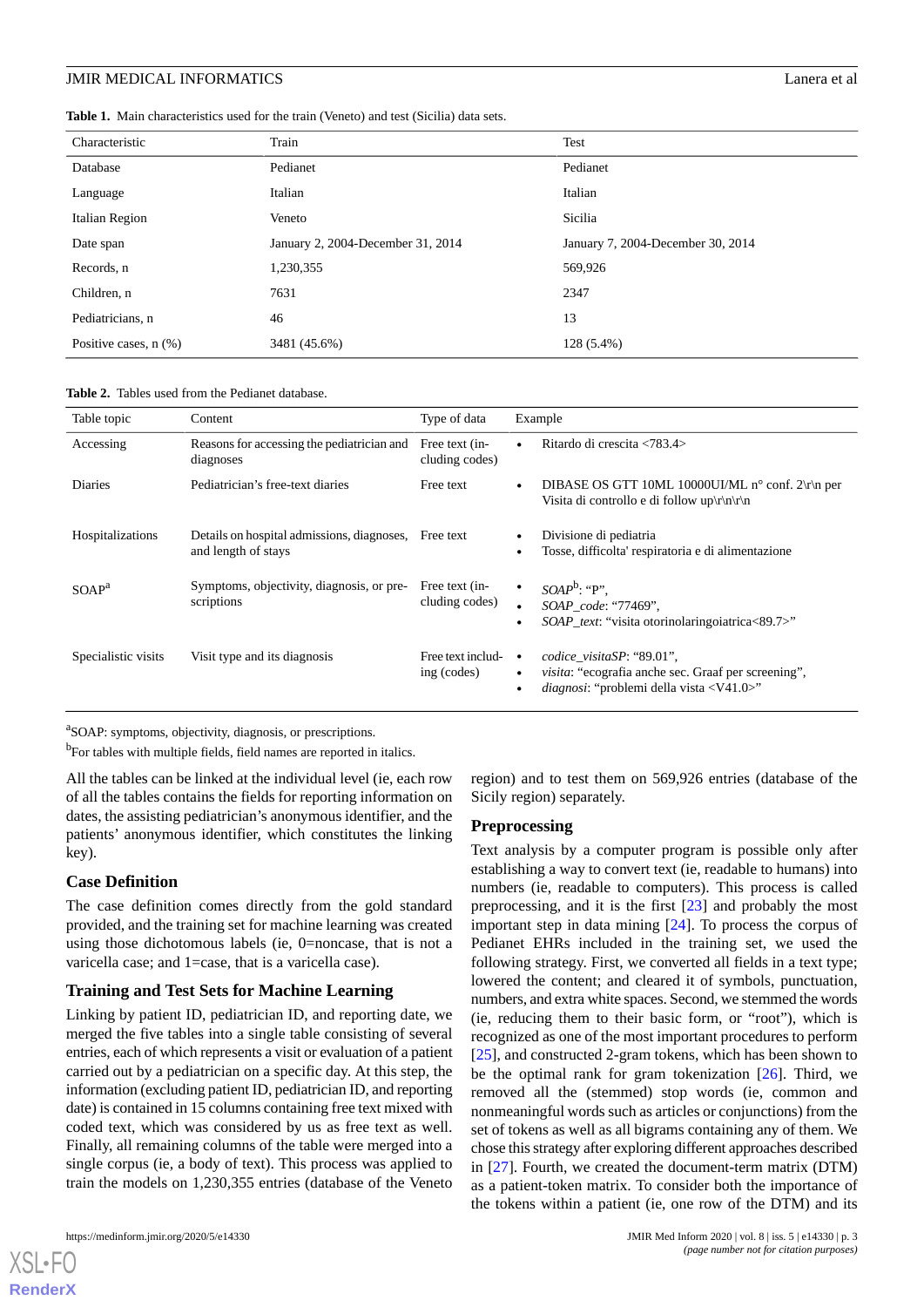discrimination power between patients'records (ie, the rows of the DTM), we computed the TF-iDF (term frequencies–inverse document frequencies) weights. TF-iDF weights help to adjust for the presence of words that are more frequent but less meaningful [[28\]](#page-8-3). TF-iDF-ij entry is equal to the product of the frequency of the j-th token in the i-th document by the logarithm of the inverse of the number of documents that contain that token (ie, the more frequent a word appears in a document the more its weight rises for that document), and the more documents that contain the j-th token, the more the weight shrinks across all the documents [[29\]](#page-8-4). In the initial DTM there were 1,871,532 tokens that appear at least once, with a nonsparse/sparse entries ratio of (18,951,304/14,262,709,388). We decided to reduce it to achieve a maximum of 99% overall sparsity. Filtering out the tokens that do not appear in at least 1% of the documents had reduced it down to 94% (ie, 29,096 tokens that appear at least once for a nonsparse/sparse entries ratio of 13,140,370/208,891,206). The choice of a 99% level of sparsity was a tradeoff between the need to retain as many tokens as possible and the computational effort.

The corpus of Pedianet EHRs comprised in the test set went through the same text preprocessing strategy in the same order, and then the DTM was created with the initial TF weighing scheme. Furthermore, it was adapted with the same tokens retained in the training phase (ie, adding the missing tokens, weighting them as zero, and removing the ones not included in the training DTM) and was finally reweighted with the TF-iDF weighing scheme with the same retained iDF weights of the corresponding training DTM, which were retained when applied to the whole training data set. Those are necessary steps to guarantee that the two feature spaces are the same and that the models trained can be evaluated on the test set.

#### **Machine Learning Techniques**

Enhancements of GLMs for carrying out text mining on EHRs have been proposed in the form of the lasso and GLMNet [[16\]](#page-7-14), multinomial logistic regression (MAXENT), and the boosting approach (LogitBoost) [\[16](#page-7-14)].

GLMNet is a regularized regression method that linearly combines the L1 and L2 penalties of the lasso and ridge methods applied in synergy with a link function and a variance function to overcome linear model limitations (eg, the constant variability among the mean and the normality of the data). The link function selected was the binomial (ie, the model fit a regularized logistic regression model for the log odds), while the amount of regularization was automatically selected by the algorithm through an exploration of 100 values between the minimum value that reduced all the coefficients to zero and its 0.01 fraction.

MAXENT is an implementation of (multinomial) logistic regression aimed at minimizing the memory load on large data sets in R (R Foundation for Statistical Computing) and is primarily designed to work with the sparse DTM provided by the R package [[30\]](#page-8-5). It has been proven to provide results mathematically equivalent to a GLM with a Poisson link function [[31\]](#page-8-6).

Boosting is a general approach for improving the predictive capability of any given learning algorithm. We used the adaptations of Tuszynski [[32\]](#page-8-7) to the original algorithm, (ie, LogitBoost [[33](#page-8-8),[34\]](#page-8-9)), which is aimed at making the entire process more efficient while applying it on large data sets. The standard boosting technique [[34\]](#page-8-9) is applied to the sequential use of a decision stump classification algorithm as a weak learner (ie, a single binary decision tree). The number of stumps considered is the same as the columns provided in the training set.

Those techniques are chosen among computationally treatable algorithms for use with large data sets [\[30](#page-8-5)]. GLMNet and MAXENT represent classical benchmark approaches to linear and logistic classification, respectively, in a manner that differs from LogitBoost, which is a modern boosted tree-based machine learning approach [\[35](#page-8-10),[36\]](#page-8-11). Moreover, LogitBoost generalizes the classical logistic models by fitting a logistic model at each node [\[37](#page-8-12)] and shows an alternative point of view with regards to models such as the GLMs, for which the structure of the learner must be chosen a priori [\[38](#page-8-13)].

#### **Training and Testing**

We addressed the issue of internal validation by performing cross-validation on the training set comprising records from the Veneto region. We dealt with external validation by accessing a truly external sample of Pedianet EHRs from another Italian region, Sicily. This accomplishes two tasks: preserving precision in the training phase and complementing study findings with external validation results using data that were not available when the predictive tool was developed.

We used a 5-fold cross-validation approach to validate each of the three MLTs on the DTM with the corresponding (by row) "case/non-case" attached labels. All MLTs were simultaneously fitted on the same set of folds to ensure a proper comparison between techniques. Values of  $k=10$  or  $k=5$  (especially for large data sets) have been shown empirically to yield acceptable (in terms of bias-variance trade-off) error rates [\[39](#page-8-14)[,40](#page-8-15)]. Thus, the choice of 5-folds was driven by the computational complexity, the fewer folds, the less complexity.

As measures of performance, we calculated point estimates and 95% CIs for the following.

- PPV or Precision:  $\frac{True(T) Positive(S|P_O)}{Predicted(PT)P_O}$ , that is the fraction of positively identified cases that are true positives
- **NPV:**  $\frac{N_{regatives(N)}}{P_{FN}}$ , that is the fraction of positively identified noncases that are true negatives
- TPo • Sensitivity or Recall:  $\frac{TP}{Real(R)Po}$ , that is the true positive rate
- Specificity:  $\frac{TN}{RN}$ , that is the true negative rate
- $F$  score:  $\frac{1}{\frac{1}{\text{Precision} + \text{Recall}}} = 2 \frac{\text{Precision} \cdot \text{Recall}}{\text{Precision} + \text{Recall}}$ , the harmonic mean of the PPV (Precision) and Sensitivity (Recall)

The Gwet agreement coefficient 1 (AC1) statistics of agreement [[41,](#page-8-16)[42\]](#page-8-17) between the techniques were computed and reported, along with their corresponding 95% CIs. Given that A=the number of times both models classify a record as noncase, D=the number of times both models classify a record as a case, and

N=the total sample size, then  ${}^{AC1} = \frac{p - e^r}{1 - e^r}$ , where  ${}^{p} = \frac{(A + D)}{N}$ , and  $e^{\gamma}$  is

[XSL](http://www.w3.org/Style/XSL)•FO **[RenderX](http://www.renderx.com/)**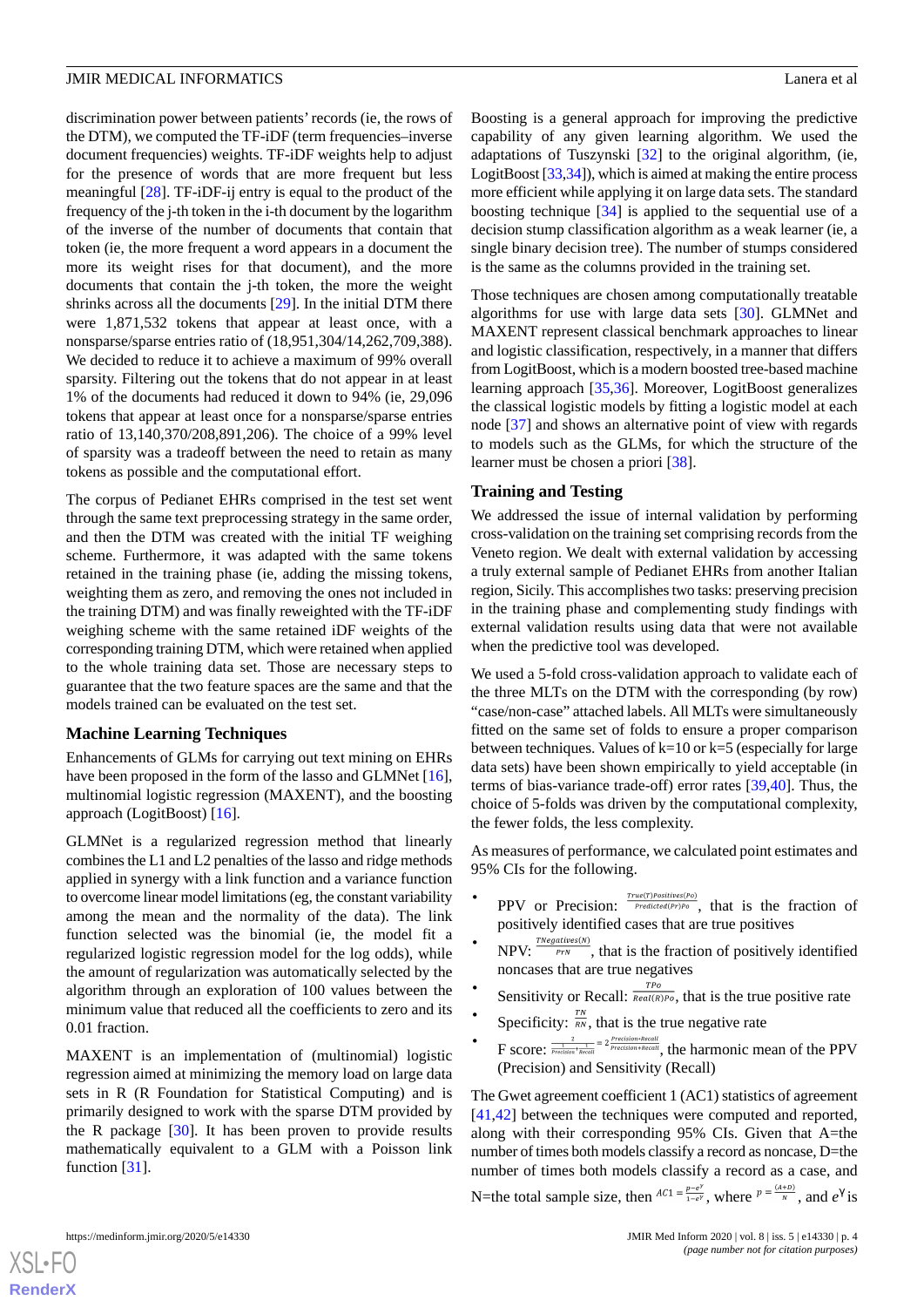the agreement probability by chance and is equal to  $2q(1-q)$ , where  $q = \frac{A1+B1}{2}N$ ; A1 is the number of records classified as noncase by model 1, and B1 is the number of records classified as noncase by model 2. AC1 has been used given its propensity to be weakly affected by marginal probability, and therefore it was chosen to manage unbalanced data [\[43](#page-8-18)].

All the analyses were implemented in the R system [[44\]](#page-8-19) with the computing facilities of the Unit of Biostatistics, Epidemiology and Public Health. The R packages used were: *SnowballC* (to stem the words) and *RWeka* (to create n-grams) for the preprocessing step; *Matrix* and *SparseM* to manage sparse matrices; *GLMNet*, *MAXENT,* and *caTools* for the GLMNet, MAXENT, and LogitBoost MLT implementation; *caret* to create and evaluate the cross-validation folds; *ROCR* to estimate the performance; and the *tidyverse* bundle of packages for data management, functional programming, and plots. A git repository of the analysis code is available [\[45](#page-8-20)].

# *Results*

The flow chart, from data acquisition to preprocessing, is shown in [Figure 1](#page-4-0). In the training set, 29,096 initial terms out of 1,871,532 were retained by the sparsity reduction step. Boosting significantly outperforms all other MLTs on the training set, with the highest *F* score and PPV. The GLMNet predictor delivered a superior *F* score and greater PPV compared to MAXENT [\(Table 3\)](#page-5-0). The same results held on the test set [\(Table](#page-5-1) [4\)](#page-5-1) and agreement between MLT predictions on the training set was good as measured by AC1 statistics ([Table 5\)](#page-5-2).

<span id="page-4-0"></span>**Figure 1.** Flowchart from the acquisition of the five tables containing the electronic health records (dark gray) in the training set that were merged into a single table (dark blue); preprocessed (gray) with the specification of what was removed (pink) prior to the creation of the document-term matrix (DTM) (yellow); the computation of the weights (light blue); the dimensionality reduction, that is the reduction of the terms used (light gray), and the final DTM used (green). DTM: document-term matrix; SOAP: symptoms, objectivity, diagnosis, or prescriptions; TF-iDF: term frequencies–inverse document frequencies.



7631 row; 29,096 Terms

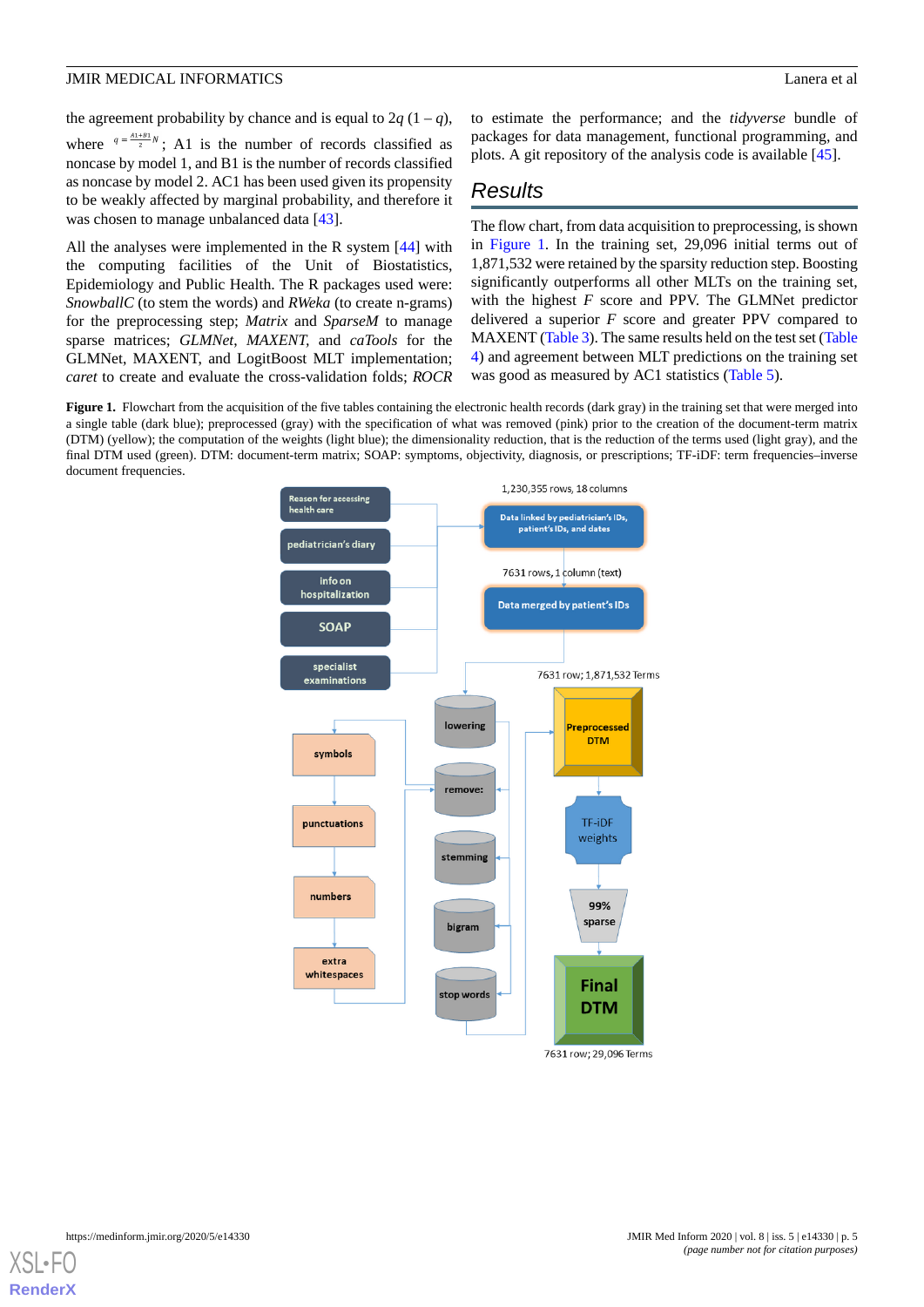<span id="page-5-0"></span>**Table 3.** Performance on the training set of the three machine learning techniques using a 5-fold cross-validation method.

| Technique           | Sensitivity, mean (95% CI) |                   |                  | PPV <sup>a</sup> , mean (95% CI) NPV <sup>b</sup> , mean (95% CI) Specificity, mean (95% CI) F score, mean (95% CI) |                   |
|---------------------|----------------------------|-------------------|------------------|---------------------------------------------------------------------------------------------------------------------|-------------------|
| GLMNet <sup>c</sup> | $80.2(77.7-82.7)$          | 73.2 (70.9-75.6)  | 90.9 (89.6-92.2) | 87.1 (85.6-88.7)                                                                                                    | 76.5 (75.6-77.5)  |
| MAXENT <sup>d</sup> | 68.8 (66.8-70.7)           | $66.0(62.5-69.5)$ | 86.1 (85.2-86.9) | 84.5 (82.7-86.3)                                                                                                    | $67.4(64.7-70.0)$ |
| <b>Boosting</b>     | 86.6 (82.1-91.1)           | 95.8 (93.2-98.5)  | 94.4 (92.4-96.3) | 98.3 (97.0-99.6)                                                                                                    | 90.9 (89.7-92.1)  |

<sup>a</sup>PPV: positive predicative value.

<sup>b</sup>NPV: negative predicative value.

<sup>c</sup>GLMNet: elastic-net regularized generalized linear model.

<span id="page-5-1"></span> $d$ MAXENT: maximum entropy.

**Table 4.** Performance on the test set of the three machine learning techniques under consideration.

| Technique           |                  |                   |                  | Sensitivity, mean (95% CI) PPV <sup>a</sup> , mean (95% CI) NPV <sup>b</sup> , mean (95% CI) Specificity, mean (95% CI) F score, mean (95% CI) |                  |
|---------------------|------------------|-------------------|------------------|------------------------------------------------------------------------------------------------------------------------------------------------|------------------|
| GLMNet <sup>c</sup> | 72.3 (66.4-78.1) | $24.5(21.0-28.0)$ | 98.3 (97.9-98.6) | 87.4 (85.4-89.5)                                                                                                                               | 36.5 (32.2-40.8) |
| MAXENT <sup>d</sup> | 74.8 (62.2-87.5) | $11.0(9.5-12.5)$  | 98.0 (97.3-98.6) | $65.5(54.7-76.2)$                                                                                                                              | 19.1 (17.2-20.9) |
| <b>Boosting</b>     | 79.2 (69.7-88.7) | $63.1(42.7-83.5)$ | 98.8 (98.3-99.3) | 96.9 (94.2-99.6)                                                                                                                               | 68.5 (59.3-77.7) |

<sup>a</sup>PPV: positive predicative value.

<sup>b</sup>NPV: negative predicative value.

<span id="page-5-2"></span><sup>c</sup>GLMNet: elastic-net regularized generalized linear model.

 $d$ MAXENT: maximum entropy.

|  |  |  |  | Table 5. Agreement between elastic-net regularized generalized linear model, maximum entropy, and boosting using 5-fold cross-validation. |
|--|--|--|--|-------------------------------------------------------------------------------------------------------------------------------------------|
|  |  |  |  |                                                                                                                                           |

| Technique                                  | Wrongly agree <sup>a</sup> , n | Correctly agree <sup>b</sup> , n | Disagree <sup>c</sup> , $n$ | Gwet $AC1^{d,e}$ (95% CI) |
|--------------------------------------------|--------------------------------|----------------------------------|-----------------------------|---------------------------|
| GLMNet <sup>f</sup> vs MAXENT <sup>g</sup> | 669                            | 5609                             | 1353                        | $0.68(0.67-0.70)$         |
| <b>GLMNet</b> vs boosting                  | 195                            | 6269                             | 1146                        | $0.74(0.72-0.75)$         |
| <b>MAXENT</b> vs boosting                  | 224                            | 5895                             | 1491                        | $0.66(0.65-0.68)$         |

<sup>a</sup>The "Wrongly Agree" column refers to the number of records misclassified by both techniques.

<sup>b</sup>The "Correctly Agree" column states the number of records correctly classified by both techniques.

<sup>c</sup>The "Disagree" column lists the number of records for which the techniques disagree in the classification.

<sup>d</sup>AC1: agreement coefficient 1.

<sup>e</sup>Gwet AC1 represents the index of agreement between the identified techniques. Legend for AC1 is: AC1<0=disagreement; AC1 0.00-0.40=poor; AC1 0.41-0.60=discrete; AC1 0.61-0.80=good; AC1 0.81-1.00=optimal.

<sup>I</sup>GLMNet: elastic-net regularized generalized linear model.

<sup>g</sup>MAXENT: maximum entropy.

With the aim to analyze the most relevant errors, we explored if any records were wrongly classified by all the techniques. There were 3 records: 1 wrongly classified as positive and 2 wrongly classified as negatives by all the MLTs.

# *Discussion*

[XSL](http://www.w3.org/Style/XSL)•FO **[RenderX](http://www.renderx.com/)**

### **Principal Findings**

The application of MLTs to EHRs constitutes the analytical component of an emerging research paradigm that rests on the capture and preprocessing of massive amounts of clinical data to gain clinical insights and ideally to complement the decision-making process at different levels, from individual treatment to definition of national public health policies. As acknowledged by others [\[46](#page-8-21)], the development and application

of big data analysis methods on EHRs may help create a continually learning health care system [\[47](#page-8-22)].

This study trains and compares three different machine learning approaches towards infectious disease detection at the population level based on clinical data collected in primary care EHRs. In line with the recommended paradigm for model validation [\[39](#page-8-14)], the MLTs' performance underwent internal validation through cross-validation and external validation on an independent set of EHRs.

The predictive capabilities of the developed MLTs are promising even if quite different from each other (eg, validation *F* scores range from 67%-91% and test *F* scores range from 19%-69%). Findings on the better performance reached by LogitBoost are in line with recent evidence that shows an improvement in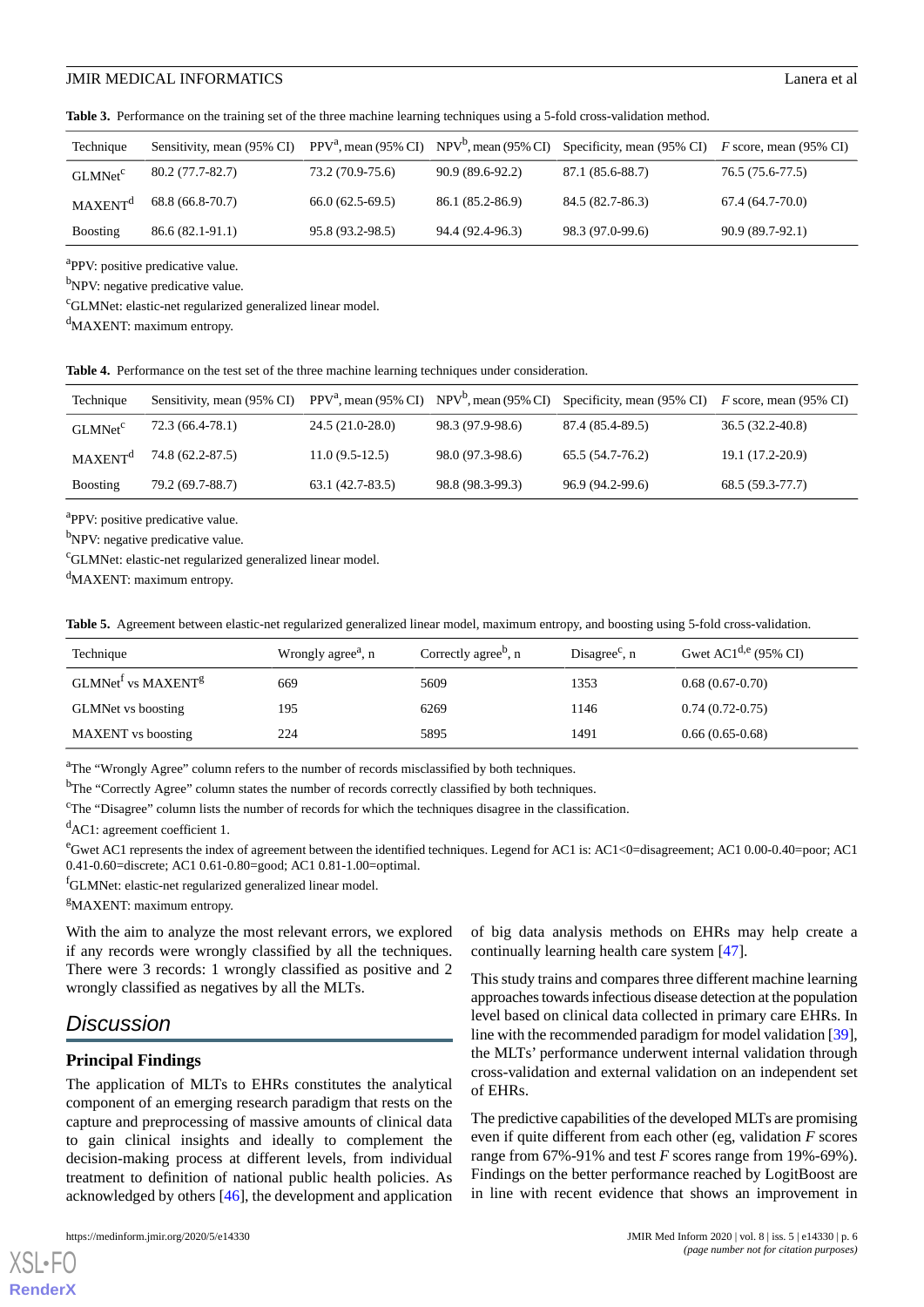general classification problems moving from MAXENT algorithms to LogitBoost-based ones [\[48](#page-8-23)]. LogitBoost is thus confirmed to be a useful technique for solving health-related classification problems [[34\]](#page-8-9).

Only three records were wrongly classified by all the models. The first one was wrongly classified as positive probably because the text entry was "vaccini:varicella e mpr" (ie, vaccine: varicella and mpr), and after the preprocessing, the bigram "vaccin varicell" was removed because the TFiDF weight was low. Thus the relationship between varicella and vaccine was lost and remained only the token "varicell".

The other two records were wrongly classified as negative. For one of them, the misclassification was probably due to an issue in the tokenization. In fact, an anomalous sequence of dashes ("-") and blanks lead to the token "- varicella", which was removed from the feature space, leaving no reference to the disease. The second negative misclassified record referred to a child who was vaccinated for measles, mumps, rubella, and varicella (quadrivalent vaccine). The pediatrician wrote "vaccinazione morbillo parotite rosolia varicella" (ie, vaccination, measles, mumps, rubella, varicella). The bigram "rosol varicell" (ie, "rubell varicell") was weighted 0.361 and, hence, was retained in the feature space, and was considered by all the MLTs a pattern of noninfection.

The strength of tree-based models such as LogitBoost also lies in their high scalability. In fact, their computational complexity (ie, the asymptotical time needed for a complete run) grows linearly with the sample size and quadratically with the number of features used (ie, the number of tokens considered) [[37\]](#page-8-12). Assuming that the richness of the pediatric EHRs' vocabulary is limited (ie, the number of tokens reaches a plateau as data accumulates over time) an increase in computational time will only depend linearly on the number of patients.

Any attempt to use EHRs to identify patients with a specific disease would depend on the algorithm, the database, the language, and the true prevalence of the disease. As to the generalization of these models to other contexts, we hypothesize

that they could also be successfully applied in public health systems with EHR charting in other languages [\[49](#page-8-24)].

We acknowledge that one metric (ie, sensitivity, specificity, PPV, or NPV) may be more important than another, depending on the intended use of the classification algorithm. Thus, the LogitBoost model is adequate for ascertaining varicella cases, with a preference for case identification with good sensitivity and excellent specificity.

If the aim of using MLTs is to help create a gold standard for databases, the limited agreement between the MLTs reported in [Table 5](#page-5-2) suggests that these classification algorithms are not reliable as a set of annotators.

### **Limitations**

Some limitations must be acknowledged. First, it is acknowledged that text preprocessing is a crucial step. The way to convert free text into numbers and numbers into features is an essential step of the process and has one of the biggest impacts on the results [\[24](#page-7-20)]. For the same reason as before, we decided to follow a standard preprocessing procedure without searching for the best one to obtain results that are, at most, independent of human tuning.

Second, we set the number of boosting iterations as the same number of features considered. This is suboptimal in computational time because the same performance can be reached with fewer iterations [\[37](#page-8-12)]. Nevertheless, we aimed to reach an upper-bound value for the performance estimated in an optimal situation.

Third, the large difference in disease prevalence between the training and the validation data set should be noted. The boosting approach seems to deal with this issue in a satisfactory way, but a potential impact on model prediction could not be excluded.

### **Conclusions**

Given their promising performance in identifying varicella cases, LogitBoost, and MLTs in general, could be effectively used for large-scale surveillance, minimizing time and cost in a scalable and reproducible manner.

### **Acknowledgments**

The data that support the findings of this study are available from Pedianet, but restrictions apply to the availability of these data, which were used under license for this study and are not publicly available. Data are, however, available from the authors upon reasonable request and with the permission of Pedianet.

# **Authors' Contributions**

<span id="page-6-0"></span>CL, CG, and DG designed the study. CL and PB performed the analysis. CL, PB, IB, and GL wrote the manuscript. IB and DG interpreted the statistical results. GL and CG interpreted the clinical results. LT, AS, and LG handled data management.

### **Conflicts of Interest**

None declared.

### **References**

 $XS$ -FO **[RenderX](http://www.renderx.com/)**

1. Magill SS, Dumyati G, Ray SM, Fridkin SK. Evaluating epidemiology and improving surveillance of infections associated with health care, United States. Emerg Infect Dis 2015 Sep; 21(9): 1537-1542 [[FREE Full text\]](https://dx.doi.org/10.3201/eid2109.150508) [doi: [10.3201/eid2109.150508](http://dx.doi.org/10.3201/eid2109.150508)] [Medline: [26291035](http://www.ncbi.nlm.nih.gov/entrez/query.fcgi?cmd=Retrieve&db=PubMed&list_uids=26291035&dopt=Abstract)]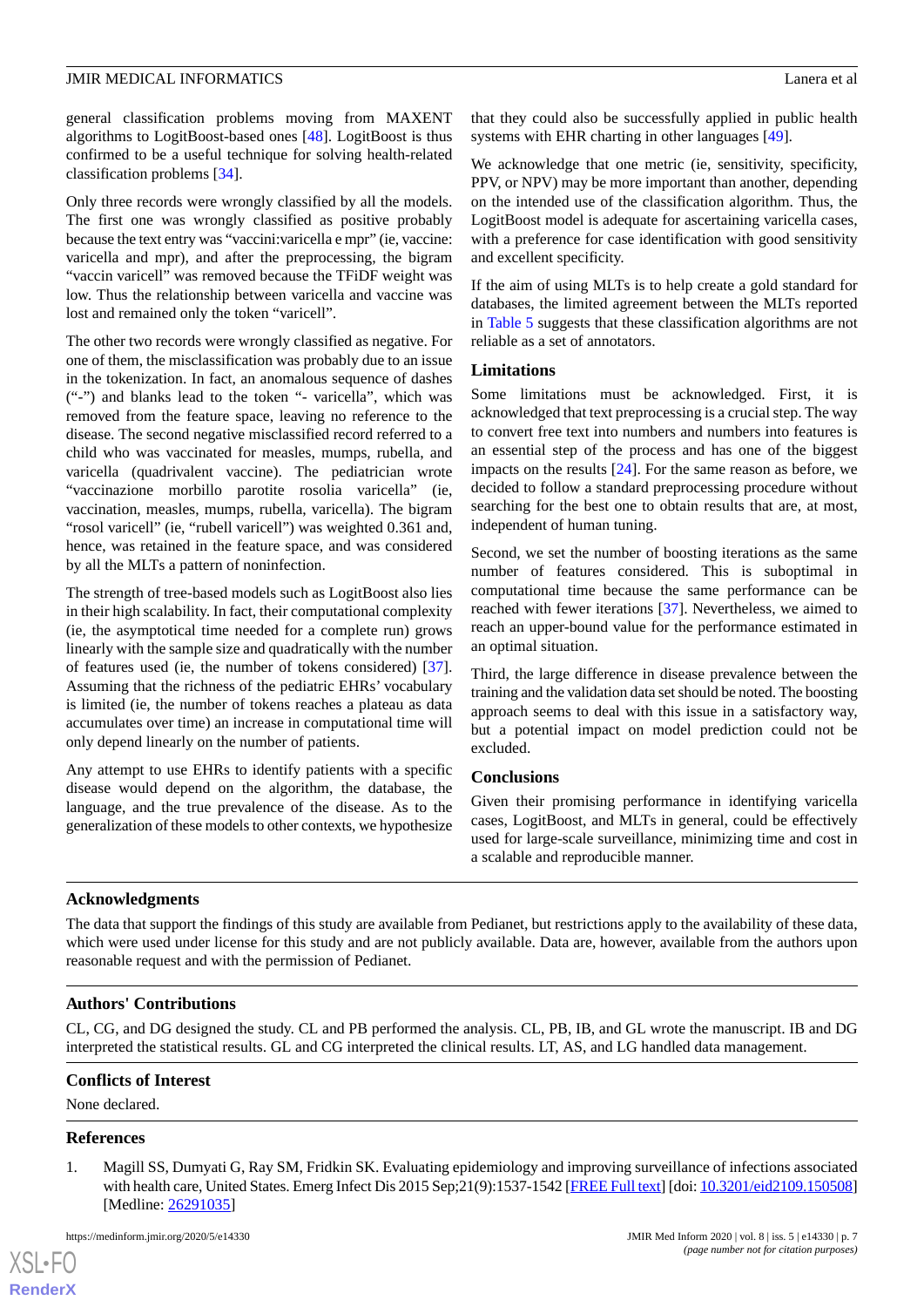- <span id="page-7-0"></span>2. Lloyd-Smith JO, Funk S, McLean AR, Riley S, Wood JL. Nine challenges in modelling the emergence of novel pathogens. Epidemics 2015 Mar;10:35-39 [\[FREE Full text\]](https://linkinghub.elsevier.com/retrieve/pii/S1755-4365(14)00050-4) [doi: [10.1016/j.epidem.2014.09.002](http://dx.doi.org/10.1016/j.epidem.2014.09.002)] [Medline: [25843380](http://www.ncbi.nlm.nih.gov/entrez/query.fcgi?cmd=Retrieve&db=PubMed&list_uids=25843380&dopt=Abstract)]
- <span id="page-7-1"></span>3. Sutherland SM, Kaelber DC, Downing NL, Goel VV, Longhurst CA. Electronic health record-enabled research in children using the electronic health record for clinical discovery. Pediatr Clin North Am 2016 Apr;63(2):251-268. [doi: [10.1016/j.pcl.2015.12.002\]](http://dx.doi.org/10.1016/j.pcl.2015.12.002) [Medline: [27017033\]](http://www.ncbi.nlm.nih.gov/entrez/query.fcgi?cmd=Retrieve&db=PubMed&list_uids=27017033&dopt=Abstract)
- <span id="page-7-2"></span>4. Baracco G, Eisert S, Saavedra S, Hirsch P, Marin M, Ortega-Sanchez I. Clinical and economic impact of various strategies for varicella immunity screening and vaccination of health care personnel. Am J Infect Control 2015 Oct 01;43(10):1053-1060. [doi: [10.1016/j.ajic.2015.05.027](http://dx.doi.org/10.1016/j.ajic.2015.05.027)] [Medline: [26138999](http://www.ncbi.nlm.nih.gov/entrez/query.fcgi?cmd=Retrieve&db=PubMed&list_uids=26138999&dopt=Abstract)]
- <span id="page-7-4"></span><span id="page-7-3"></span>5. Damm O, Ultsch B, Horn J, Mikolajczyk RT, Greiner W, Wichmann O. Systematic review of models assessing the economic value of routine varicella and herpes zoster vaccination in high-income countries. BMC Public Health 2015 Jun 05;15:533 [[FREE Full text](https://bmcpublichealth.biomedcentral.com/articles/10.1186/s12889-015-1861-8)] [doi: [10.1186/s12889-015-1861-8\]](http://dx.doi.org/10.1186/s12889-015-1861-8) [Medline: [26041469](http://www.ncbi.nlm.nih.gov/entrez/query.fcgi?cmd=Retrieve&db=PubMed&list_uids=26041469&dopt=Abstract)]
- <span id="page-7-5"></span>6. Kawai K, Gebremeskel BG, Acosta CJ. Systematic review of incidence and complications of herpes zoster: towards a global perspective. BMJ Open 2014 Jun 10;4(6):e004833 [[FREE Full text\]](http://bmjopen.bmj.com/cgi/pmidlookup?view=long&pmid=24916088) [doi: [10.1136/bmjopen-2014-004833](http://dx.doi.org/10.1136/bmjopen-2014-004833)] [Medline: [24916088](http://www.ncbi.nlm.nih.gov/entrez/query.fcgi?cmd=Retrieve&db=PubMed&list_uids=24916088&dopt=Abstract)]
- <span id="page-7-6"></span>7. Pierik JG, Gumbs PD, Fortanier SA, Van Steenwijk PC, Postma MJ. Epidemiological characteristics and societal burden of varicella zoster virus in the Netherlands. BMC Infect Dis 2012 May 10;12:110 [[FREE Full text](https://bmcinfectdis.biomedcentral.com/articles/10.1186/1471-2334-12-110)] [doi: [10.1186/1471-2334-12-110\]](http://dx.doi.org/10.1186/1471-2334-12-110) [Medline: [22574722\]](http://www.ncbi.nlm.nih.gov/entrez/query.fcgi?cmd=Retrieve&db=PubMed&list_uids=22574722&dopt=Abstract)
- <span id="page-7-7"></span>8. Jensen PB, Jensen LJ, Brunak S. Mining electronic health records: towards better research applications and clinical care. Nat Rev Genet 2012 May 02;13(6):395-405. [doi: [10.1038/nrg3208\]](http://dx.doi.org/10.1038/nrg3208) [Medline: [22549152\]](http://www.ncbi.nlm.nih.gov/entrez/query.fcgi?cmd=Retrieve&db=PubMed&list_uids=22549152&dopt=Abstract)
- <span id="page-7-8"></span>9. Afzal Z, Schuemie MJ, van Blijderveen JC, Sen EF, Sturkenboom MC, Kors JA. Improving sensitivity of machine learning methods for automated case identification from free-text electronic medical records. BMC Med Inform Decis Mak 2013 Mar 02;13:30 [\[FREE Full text\]](https://bmcmedinformdecismak.biomedcentral.com/articles/10.1186/1472-6947-13-30) [doi: [10.1186/1472-6947-13-30\]](http://dx.doi.org/10.1186/1472-6947-13-30) [Medline: [23452306\]](http://www.ncbi.nlm.nih.gov/entrez/query.fcgi?cmd=Retrieve&db=PubMed&list_uids=23452306&dopt=Abstract)
- <span id="page-7-9"></span>10. Wang Z, Shah AD, Tate AR, Denaxas S, Shawe-Taylor J, Hemingway H. Extracting diagnoses and investigation results from unstructured text in electronic health records by semi-supervised machine learning. PLoS One 2012;7(1):e30412 [[FREE Full text](http://dx.plos.org/10.1371/journal.pone.0030412)] [doi: [10.1371/journal.pone.0030412](http://dx.doi.org/10.1371/journal.pone.0030412)] [Medline: [22276193](http://www.ncbi.nlm.nih.gov/entrez/query.fcgi?cmd=Retrieve&db=PubMed&list_uids=22276193&dopt=Abstract)]
- <span id="page-7-10"></span>11. Kavuluru R, Rios A, Lu Y. An empirical evaluation of supervised learning approaches in assigning diagnosis codes to electronic medical records. Artif Intell Med 2015 Oct;65(2):155-166 [[FREE Full text](http://europepmc.org/abstract/MED/26054428)] [doi: [10.1016/j.artmed.2015.04.007](http://dx.doi.org/10.1016/j.artmed.2015.04.007)] [Medline: [26054428](http://www.ncbi.nlm.nih.gov/entrez/query.fcgi?cmd=Retrieve&db=PubMed&list_uids=26054428&dopt=Abstract)]
- <span id="page-7-11"></span>12. Ford E, Carroll JA, Smith HE, Scott D, Cassell JA. Extracting information from the text of electronic medical records to improve case detection: a systematic review. J Am Med Inform Assoc 2016 Sep;23(5):1007-1015 [\[FREE Full text\]](http://europepmc.org/abstract/MED/26911811) [doi: [10.1093/jamia/ocv180](http://dx.doi.org/10.1093/jamia/ocv180)] [Medline: [26911811](http://www.ncbi.nlm.nih.gov/entrez/query.fcgi?cmd=Retrieve&db=PubMed&list_uids=26911811&dopt=Abstract)]
- <span id="page-7-12"></span>13. Zheng T, Xie W, Xu L, He X, Zhang Y, You M, et al. A machine learning-based framework to identify type 2 diabetes through electronic health records. Int J Med Inform 2017 Jan;97:120-127 [\[FREE Full text\]](http://europepmc.org/abstract/MED/27919371) [doi: [10.1016/j.ijmedinf.2016.09.014\]](http://dx.doi.org/10.1016/j.ijmedinf.2016.09.014) [Medline: [27919371](http://www.ncbi.nlm.nih.gov/entrez/query.fcgi?cmd=Retrieve&db=PubMed&list_uids=27919371&dopt=Abstract)]
- <span id="page-7-14"></span><span id="page-7-13"></span>14. Wu PY, Cheng CW, Kaddi CD, Venugopalan J, Hoffman R, Wang MD. -Omic and electronic health record big data analytics for precision medicine. IEEE Trans Biomed Eng 2017 Feb;64(2):263-273 [\[FREE Full text\]](http://europepmc.org/abstract/MED/27740470) [doi: [10.1109/TBME.2016.2573285\]](http://dx.doi.org/10.1109/TBME.2016.2573285) [Medline: [27740470](http://www.ncbi.nlm.nih.gov/entrez/query.fcgi?cmd=Retrieve&db=PubMed&list_uids=27740470&dopt=Abstract)]
- <span id="page-7-15"></span>15. Friedman J, Hastie T, Tibshirani R. Regularization paths for generalized linear models via coordinate descent. J Stat Softw 2010;33(1):1-22 [[FREE Full text](http://europepmc.org/abstract/MED/20808728)] [Medline: [20808728](http://www.ncbi.nlm.nih.gov/entrez/query.fcgi?cmd=Retrieve&db=PubMed&list_uids=20808728&dopt=Abstract)]
- <span id="page-7-17"></span><span id="page-7-16"></span>16. Friedman J, Hastie T, Tibshirani R. Additive logistic regression: a statistical view of boosting (With discussion and a rejoinder by the authors). Ann Statist 2000 Apr;28(2):337-407. [doi: [10.1214/aos/1016218223\]](http://dx.doi.org/10.1214/aos/1016218223)
- 17. Mani S, Chen Y, Arlinghaus L, Li X, Chakravarthy A, Bhave S, et al. Early prediction of the response of breast tumors to neoadjuvant chemotherapy using quantitative MRI and machine learning. AMIA Annu Symp Proc 2011;2011:868-877 [[FREE Full text](http://europepmc.org/abstract/MED/22195145)] [Medline: [22195145](http://www.ncbi.nlm.nih.gov/entrez/query.fcgi?cmd=Retrieve&db=PubMed&list_uids=22195145&dopt=Abstract)]
- 18. Pedianet. URL:<http://www.pedianet.it/en> [accessed 2019-04-09]
- 19. Nicolosi A, Sturkenboom M, Mannino S, Arpinelli F, Cantarutti L, Giaquinto C. The incidence of varicella: correction of a common error. Epidemiology 2003 Jan;14(1):99-102. [doi: [10.1097/00001648-200301000-00024](http://dx.doi.org/10.1097/00001648-200301000-00024)] [Medline: [12500056](http://www.ncbi.nlm.nih.gov/entrez/query.fcgi?cmd=Retrieve&db=PubMed&list_uids=12500056&dopt=Abstract)]
- <span id="page-7-18"></span>20. Nicolosi A, Sturkenboom M, Mannino S, Arpinelli F, Cantarutti L, Giaquinto C. The incidence of varicella: correction of a common error. Epidemiology 2003 Jan;14(1):99-102. [doi: [10.1097/00001648-200301000-00024](http://dx.doi.org/10.1097/00001648-200301000-00024)] [Medline: [12500056](http://www.ncbi.nlm.nih.gov/entrez/query.fcgi?cmd=Retrieve&db=PubMed&list_uids=12500056&dopt=Abstract)]
- <span id="page-7-19"></span>21. Cantarutti A, Donà D, Visentin F, Borgia E, Scamarcia A, Cantarutti L, Pedianet. Epidemiology of frequently occurring skin diseases in Italian children from 2006 to 2012: a retrospective, population-based study. Pediatr Dermatol 2015;32(5):668-678. [doi: [10.1111/pde.12568\]](http://dx.doi.org/10.1111/pde.12568) [Medline: [25879514](http://www.ncbi.nlm.nih.gov/entrez/query.fcgi?cmd=Retrieve&db=PubMed&list_uids=25879514&dopt=Abstract)]
- <span id="page-7-20"></span>22. Donà D, Mozzo E, Scamarcia A, Picelli G, Villa M, Cantarutti L, et al. Community-acquired rotavirus gastroenteritis compared with adenovirus and norovirus gastroenteritis in Italian children: a Pedianet study. Int J Pediatr 2016;2016:5236243 [[FREE Full text](https://doi.org/10.1155/2016/5236243)] [doi: [10.1155/2016/5236243\]](http://dx.doi.org/10.1155/2016/5236243) [Medline: [26884770](http://www.ncbi.nlm.nih.gov/entrez/query.fcgi?cmd=Retrieve&db=PubMed&list_uids=26884770&dopt=Abstract)]
- 23. Sebastiani F. Machine learning in automated text categorization. ACM Comput Surv 2002 Mar;34(1):1-47. [doi: [10.1145/505282.505283](http://dx.doi.org/10.1145/505282.505283)]
- 24. Denny MJ, Spirling A. Text preprocessing for unsupervised learning: why it matters, when it misleads, and what to do about it. Polit Anal 2018 Mar 19;26(2):168-189. [doi: [10.1017/pan.2017.44](http://dx.doi.org/10.1017/pan.2017.44)]

[XSL](http://www.w3.org/Style/XSL)•FO **[RenderX](http://www.renderx.com/)**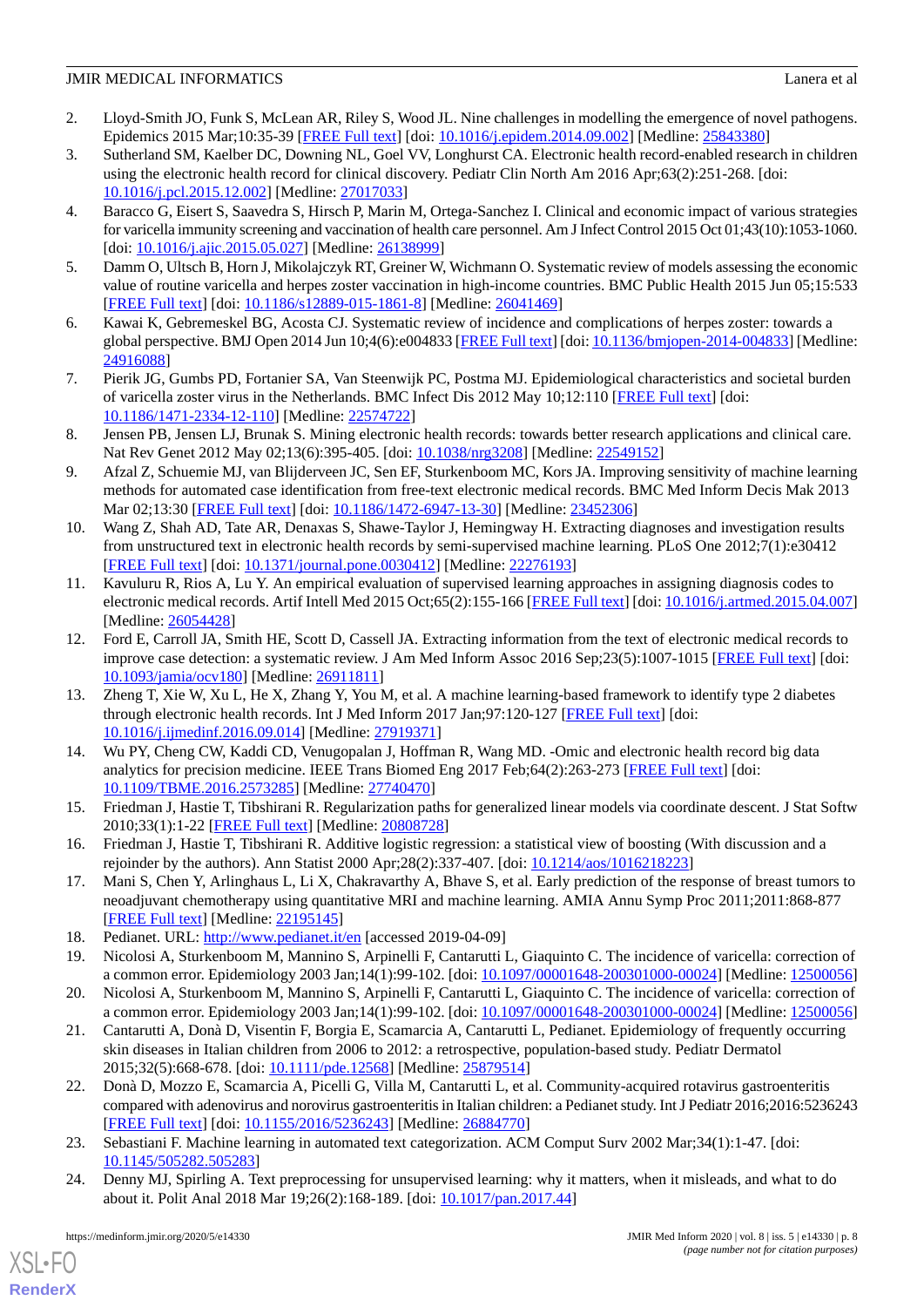- <span id="page-8-0"></span>25. Liu M, Hu Y, Tang B. Role of text mining in early identification of potential drug safety issues. Methods Mol Biol 2014;1159:227-251. [doi: [10.1007/978-1-4939-0709-0\\_13](http://dx.doi.org/10.1007/978-1-4939-0709-0_13)] [Medline: [24788270](http://www.ncbi.nlm.nih.gov/entrez/query.fcgi?cmd=Retrieve&db=PubMed&list_uids=24788270&dopt=Abstract)]
- <span id="page-8-1"></span>26. Marafino B, Davies J, Bardach N, Dean M, Dudley RA. N-gram support vector machines for scalable procedure and diagnosis classification, with applications to clinical free text data from the intensive care unit. J Am Med Inform Assoc 2014;21(5):871-875 [[FREE Full text](http://europepmc.org/abstract/MED/24786209)] [doi: [10.1136/amiajnl-2014-002694](http://dx.doi.org/10.1136/amiajnl-2014-002694)] [Medline: [24786209](http://www.ncbi.nlm.nih.gov/entrez/query.fcgi?cmd=Retrieve&db=PubMed&list_uids=24786209&dopt=Abstract)]
- <span id="page-8-2"></span>27. Gregori D, Paola B, Soriani N, Baldi I, Lanera C. Maximizing text mining performance: the impact of pre-processing. In: JSM Proceedings, Section on Statistical Learning and Data Science. 2016 Presented at: ASA Joint Statistical Meeting; 2016; Chicago, IL p. 3265-3270.
- <span id="page-8-4"></span><span id="page-8-3"></span>28. Wu HC, Luk RWP, Wong KF, Kwok KL. Interpreting TF-IDF term weights as making relevance decisions. ACM Trans Inf Syst 2008 Jun 01;26(3):1-37. [doi: [10.1145/1361684.1361686](http://dx.doi.org/10.1145/1361684.1361686)]
- <span id="page-8-5"></span>29. Goodall CR. Data mining of massive datasets in healthcare. Journal of Computational and Graphical Statistics 1999 Sep;8(3):620-634. [doi: [10.1080/10618600.1999.10474837\]](http://dx.doi.org/10.1080/10618600.1999.10474837)
- <span id="page-8-6"></span>30. Jurka T. maxent: an R package for low-memory multinomial logistic regression with support for semi-automated text classification. The R Journal 2012;4(1):56. [doi: [10.32614/rj-2012-007\]](http://dx.doi.org/10.32614/rj-2012-007)
- <span id="page-8-7"></span>31. Renner IW, Warton DI. Equivalence of MAXENT and Poisson point process models for species distribution modeling in ecology. Biometrics 2013 Mar;69(1):274-281. [doi: [10.1111/j.1541-0420.2012.01824.x](http://dx.doi.org/10.1111/j.1541-0420.2012.01824.x)] [Medline: [23379623](http://www.ncbi.nlm.nih.gov/entrez/query.fcgi?cmd=Retrieve&db=PubMed&list_uids=23379623&dopt=Abstract)]
- <span id="page-8-8"></span>32. Tuszynski J. R-project. 2019. caTools: Tools: Moving Window Statistics, GIF, Base64, ROC AUC, etc URL: [https://cran.](https://cran.r-project.org/package=caTools) [r-project.org/package=caTools](https://cran.r-project.org/package=caTools)
- <span id="page-8-9"></span>33. Dettling M, Bühlmann P. Boosting for tumor classification with gene expression data. Bioinformatics 2003 Jun 12;19(9):1061-1069. [doi: [10.1093/bioinformatics/btf867\]](http://dx.doi.org/10.1093/bioinformatics/btf867) [Medline: [12801866\]](http://www.ncbi.nlm.nih.gov/entrez/query.fcgi?cmd=Retrieve&db=PubMed&list_uids=12801866&dopt=Abstract)
- <span id="page-8-10"></span>34. Freund Y, Schapire RE. Experiments with a new boosting algorithm. 340 Pine Street, Sixth Floor, San Francisco, CA: Morgan Kaufmann Publishers Inc; 1996 Jul Presented at: Thirteenth International Conference on International Conference on Machine Learning; 1996; Bari, Italy p. E URL:<https://cseweb.ucsd.edu/~yfreund/papers/boostingexperiments.pdf>
- <span id="page-8-11"></span>35. Boughorbel S, Al-Ali R, Elkum N. Model comparison for breast cancer prognosis based on clinical data. PLoS One 2016;11(1):e0146413 [\[FREE Full text](http://dx.plos.org/10.1371/journal.pone.0146413)] [doi: [10.1371/journal.pone.0146413\]](http://dx.doi.org/10.1371/journal.pone.0146413) [Medline: [26771838\]](http://www.ncbi.nlm.nih.gov/entrez/query.fcgi?cmd=Retrieve&db=PubMed&list_uids=26771838&dopt=Abstract)
- <span id="page-8-13"></span><span id="page-8-12"></span>36. Andrews P, Sleeman D, Statham P, McQuatt A, Corruble V, Jones P, et al. Predicting recovery in patients suffering from traumatic brain injury by using admission variables and physiological data: a comparison between decision tree analysis and logistic regression. J Neurosurg 2002 Aug;97(2):326-336. [doi: [10.3171/jns.2002.97.2.0326\]](http://dx.doi.org/10.3171/jns.2002.97.2.0326) [Medline: [12186460\]](http://www.ncbi.nlm.nih.gov/entrez/query.fcgi?cmd=Retrieve&db=PubMed&list_uids=12186460&dopt=Abstract)
- 37. Landwehr N, Hall M, Frank E. Logistic model trees. Mach Learn 2005 May;59(1-2):161-205. [doi: [10.1007/s10994-005-0466-3\]](http://dx.doi.org/10.1007/s10994-005-0466-3)
- <span id="page-8-15"></span><span id="page-8-14"></span>38. Abeare S. LSU Master's Theses. 2009. Comparisons of boosted regression tree, GLM and GAM performance in the standardization of yellowfin tuna catch-rate data from the Gulf of Mexico lonline [sic] fishery URL: [https://digitalcommons.](https://digitalcommons.lsu.edu/gradschool_theses/2880/) [lsu.edu/gradschool\\_theses/2880/](https://digitalcommons.lsu.edu/gradschool_theses/2880/) [accessed 2020-04-01]
- <span id="page-8-16"></span>39. Hastie T, Tibshirani R, Friedman J. The Elements Of Statistical Learning. Berlin, Germany: Springer Science & Business Media; 2009.
- <span id="page-8-17"></span>40. Borra S, Di Ciaccio A. Measuring the prediction error. A comparison of cross-validation, bootstrap and covariance penalty methods. Computational Statistics & Data Analysis 2010 Dec;54(12):2976-2989. [doi: [10.1016/j.csda.2010.03.004](http://dx.doi.org/10.1016/j.csda.2010.03.004)]
- <span id="page-8-18"></span>41. Gwet K. Handbook Of Inter-rater Reliability: The Definitive Guide To Measuring The Extent Of Agreement Among Raters. Piedmont, Ca: Advanced Analytics, Llc; 2014.
- <span id="page-8-19"></span>42. Wongpakaran N, Wongpakaran T, Wedding D, Gwet KL. A comparison of Cohen's Kappa and Gwet's AC1 when calculating inter-rater reliability coefficients: a study conducted with personality disorder samples. BMC Med Res Methodol 2013 Apr 29;13:61 [[FREE Full text](https://bmcmedresmethodol.biomedcentral.com/articles/10.1186/1471-2288-13-61)] [doi: [10.1186/1471-2288-13-61\]](http://dx.doi.org/10.1186/1471-2288-13-61) [Medline: [23627889\]](http://www.ncbi.nlm.nih.gov/entrez/query.fcgi?cmd=Retrieve&db=PubMed&list_uids=23627889&dopt=Abstract)
- <span id="page-8-21"></span><span id="page-8-20"></span>43. Zec S, Soriani N, Comoretto R, Baldi I. High agreement and high prevalence: the paradox of Cohen's kappa. Open Nurs J 2017;11:211-218 [\[FREE Full text\]](http://europepmc.org/abstract/MED/29238424) [doi: [10.2174/1874434601711010211](http://dx.doi.org/10.2174/1874434601711010211)] [Medline: [29238424\]](http://www.ncbi.nlm.nih.gov/entrez/query.fcgi?cmd=Retrieve&db=PubMed&list_uids=29238424&dopt=Abstract)
- <span id="page-8-22"></span>44. R Foundation for Statistical Computing. 2016. R: A Language Environment for Statistical Computing URL: [https://www.](https://www.r-project.org/) [r-project.org/](https://www.r-project.org/) [accessed 2020-04-01]
- <span id="page-8-23"></span>45. GitHub. mltzostercode URL: <https://github.com/UBESP-DCTV/mltzostercode>
- 46. Ross M, Wei W, Ohno-Machado L. "Big data" and the electronic health record. Yearb Med Inform 2014 Aug 15;9:97-104 [[FREE Full text](http://www.thieme-connect.com/DOI/DOI?10.15265/IY-2014-0003)] [doi: [10.15265/IY-2014-0003\]](http://dx.doi.org/10.15265/IY-2014-0003) [Medline: [25123728\]](http://www.ncbi.nlm.nih.gov/entrez/query.fcgi?cmd=Retrieve&db=PubMed&list_uids=25123728&dopt=Abstract)
- <span id="page-8-24"></span>47. Wiens J, Shenoy ES. Machine learning for healthcare: on the verge of a major shift in healthcare epidemiology. Clin Infect Dis 2018 Jan 06;66(1):149-153 [[FREE Full text](http://europepmc.org/abstract/MED/29020316)] [doi: [10.1093/cid/cix731\]](http://dx.doi.org/10.1093/cid/cix731) [Medline: [29020316](http://www.ncbi.nlm.nih.gov/entrez/query.fcgi?cmd=Retrieve&db=PubMed&list_uids=29020316&dopt=Abstract)]
- 48. Xing C, Geng X, Xue H. Logistic boosting regression for label distribution learning. 2016 Presented at: 2016 IEEE Conference on Computer Vision and Pattern Recognition (CVPR); 2016; Las Vegas, NV p. 4489-4497 URL: [http:/](http://openaccess.thecvf.com/content_cvpr_2016/papers/Xing_Logistic_Boosting_Regression_CVPR_2016_paper.pdf) [/openaccess.thecvf.com/content\\_cvpr\\_2016/papers/Xing\\_Logistic\\_Boosting\\_Regression\\_CVPR\\_2016\\_paper.pdf](http://openaccess.thecvf.com/content_cvpr_2016/papers/Xing_Logistic_Boosting_Regression_CVPR_2016_paper.pdf) [doi: [10.1109/CVPR.2016.486\]](http://dx.doi.org/10.1109/CVPR.2016.486)
- 49. Lorenzoni G, Bressan S, Lanera C, Azzolina D, Da Dalt L, Gregori D. Analysis of unstructured text-based data using machine learning techniques: the case of pediatric emergency department records in Nicaragua. In: Med Care Res Rev. 2019 Apr 29 Presented at: APHA 2017 Annual Meeting & Expo; November 4-8; Atlanta, GA p. 1077558719844123. [doi: [10.1177/1077558719844123\]](http://dx.doi.org/10.1177/1077558719844123)

[XSL](http://www.w3.org/Style/XSL)•FO **[RenderX](http://www.renderx.com/)**